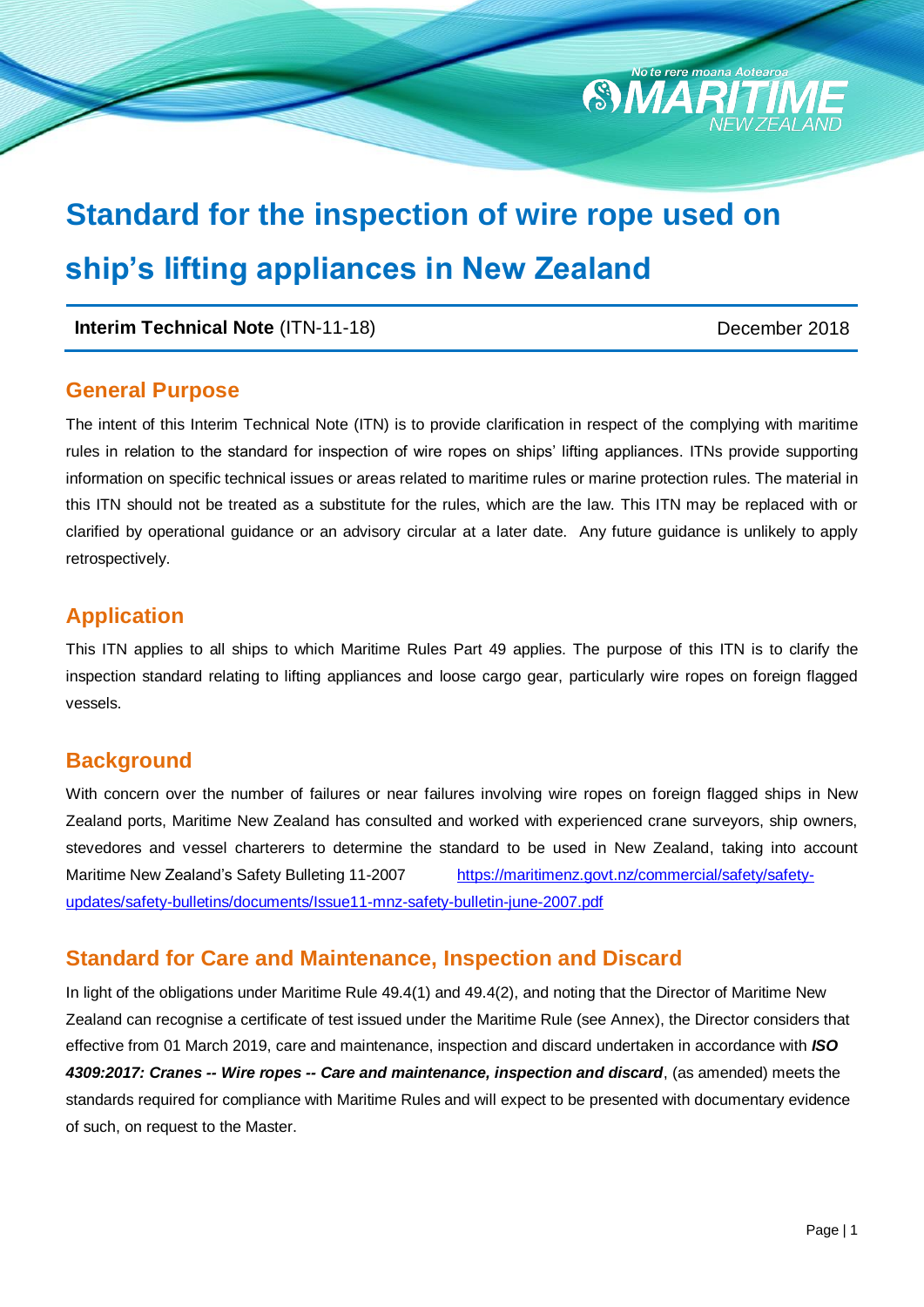## **Annex.**

### **Provisions and Requirements**

Maritime rule part 49 requires that lifting appliances and loose cargo gear hold a certificate of test and that every lifting appliance and item of loose gear should be maintained in good repair and working order. The rule is silent as to the criteria and standard to which this equipment should adhere.

### **Maritime Rules Part 49**

### *49.4 General*

*(1) Subject to rule 49.5(7), the owner and master of a ship must ensure that a certificate of test is obtained for every lifting appliance and every item of loose gear carried on the ship and that the validity of the certificate of test is maintained.*

- *(2) The owner and the master of a ship must ensure that every lifting appliance and every item*
- *of loose cargo gear carried on the ship is maintained in good repair and working order.*
- *(4) No person may use a ship's lifting appliance or item of loose cargo gear unless there is in*
- *force for that lifting appliance or item of loose cargo gear a valid certificate of test.*
- *49.7 Inspection of ship's loose cargo gear*
- *(1) The master of a ship must ensure that every item of loose cargo gear is inspected by a responsible person before it is used.*
- *(2) If on inspection the responsible person considers an item of loose cargo gear to be unsatisfactory, no person may use that item of loose cargo gear until any defect is remedied to the satisfaction of a competent person. (3) The responsible person must record in the register of equipment required by rule 49.9 any item of loose gear that is, on inspection, found to be unsatisfactory*. *(2)*

### **Clarification**

### **● Meaning of "lifting appliance"**

*Lifting appliance means for the purposes of rules 49.4 to 49.11 inclusive any stationary cargo-handling appliance on board a ship used for suspending, raising or lowering loads or moving loads from one position to another while they are suspended or supported. For the purposes of rule 49.12 it means any appliance or gear fitted in or carried by the ship and used in the ship's machinery spaces to lift any item associated with the operation, maintenance and servicing of such spaces*

### **● Meaning of "loose cargo gear"**

*Loose cargo gear means an article of equipment by means of which a load can be attached to a lifting appliance but which does not form an integral part of the appliance or load. Loose cargo gear includes any steel wire rope, shackle, block, hook, clamp, tray, crate, tub, grab, or other receptacle used to convey any cargo, personnel cradle,*